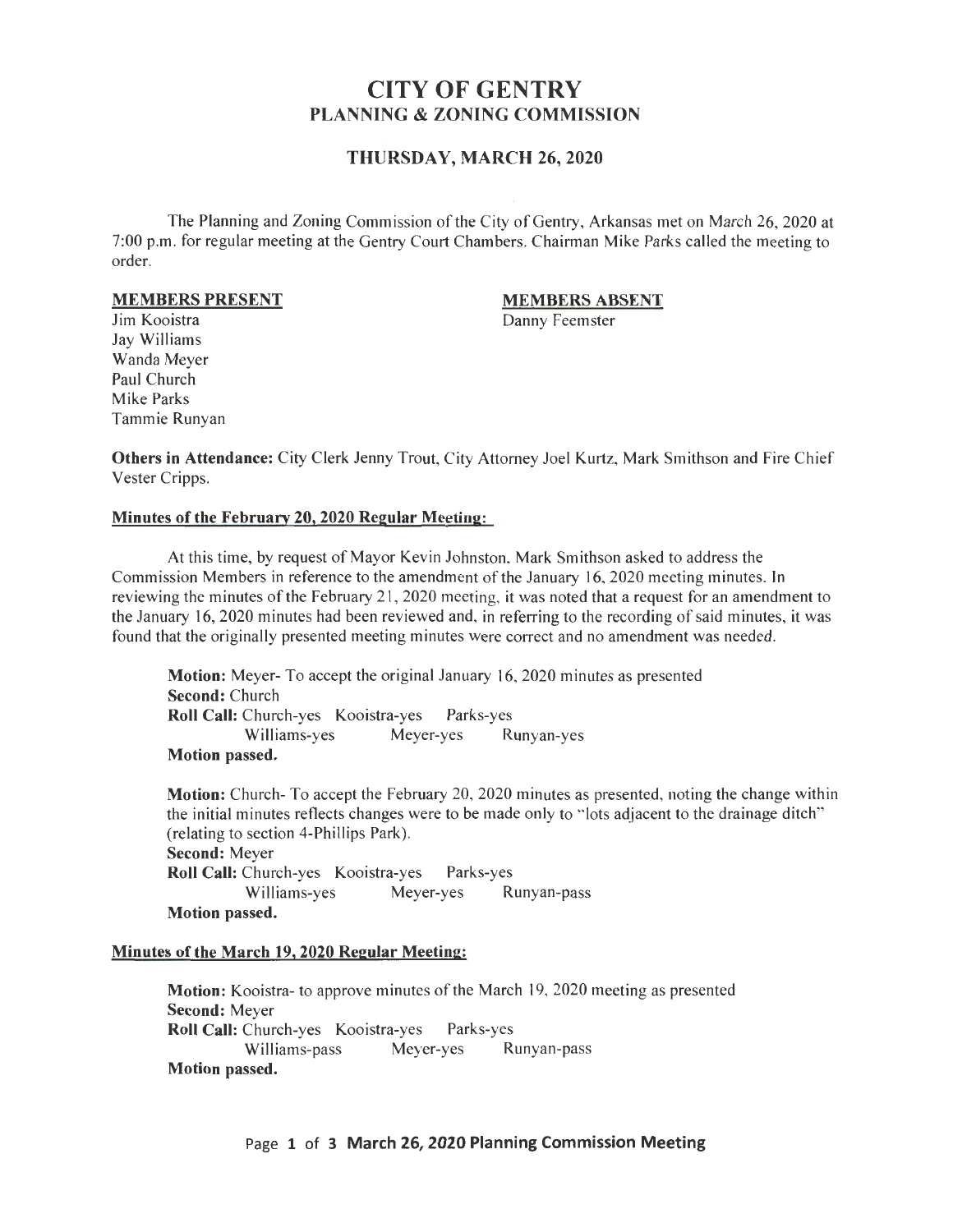# 1) Steven & Andrea Murphy- Tract Split- Old Springtown Rd. Parcel# 18-13295-000

After review and consideration of the Tract Split presented:

Motion: Church- to approve the Tract Split as presented, contingent on dissolving the existing lot line on Tract I and, that the property is purchased by the adjacent property owners, The Parkers. Second: Kooistra Roll Call: Church-yes Kooistra-yes Parks-yes Williams-pass Meyer-yes Runyan-yes Motion passed.

# 2) Ritter, Jerry & Sandra & Clark, Carl- Lot Split Parcel# 18-13677-003

After review and consideration of the lot split presented:

Motion: Williams- to deny the lot split Second: Kooistra Roll Call: Church-yes Williams-yes Motion passed. Kooistra-yes Parks-yes Meyer-yes Runyan-yes

# 3) England, Jason & Allison- Right-of-way Vacation Parcel# 10-00676-000

After review and consideration of the right-of-way vacation:

Motion: Williams- to accept the move to vacate and present to City Council Second: Kooistra Roll Call: Church-yes Kooistra-yes Parks-yes Williams-yes Meyer-yes Runyan-yes Motion passed.

### 4) Rustic Flats- Subdivision- 2 Preliminary Parcel# 10-00145-000

After review and consideration of the Preliminary Plat:

**Motion:** Meyer- to approve as presented Second: Runyan Roll Call: Church-yes Kooistra-yes Parks-yes Williams-yes Meyer-yes Runyan-yes Motion passed.